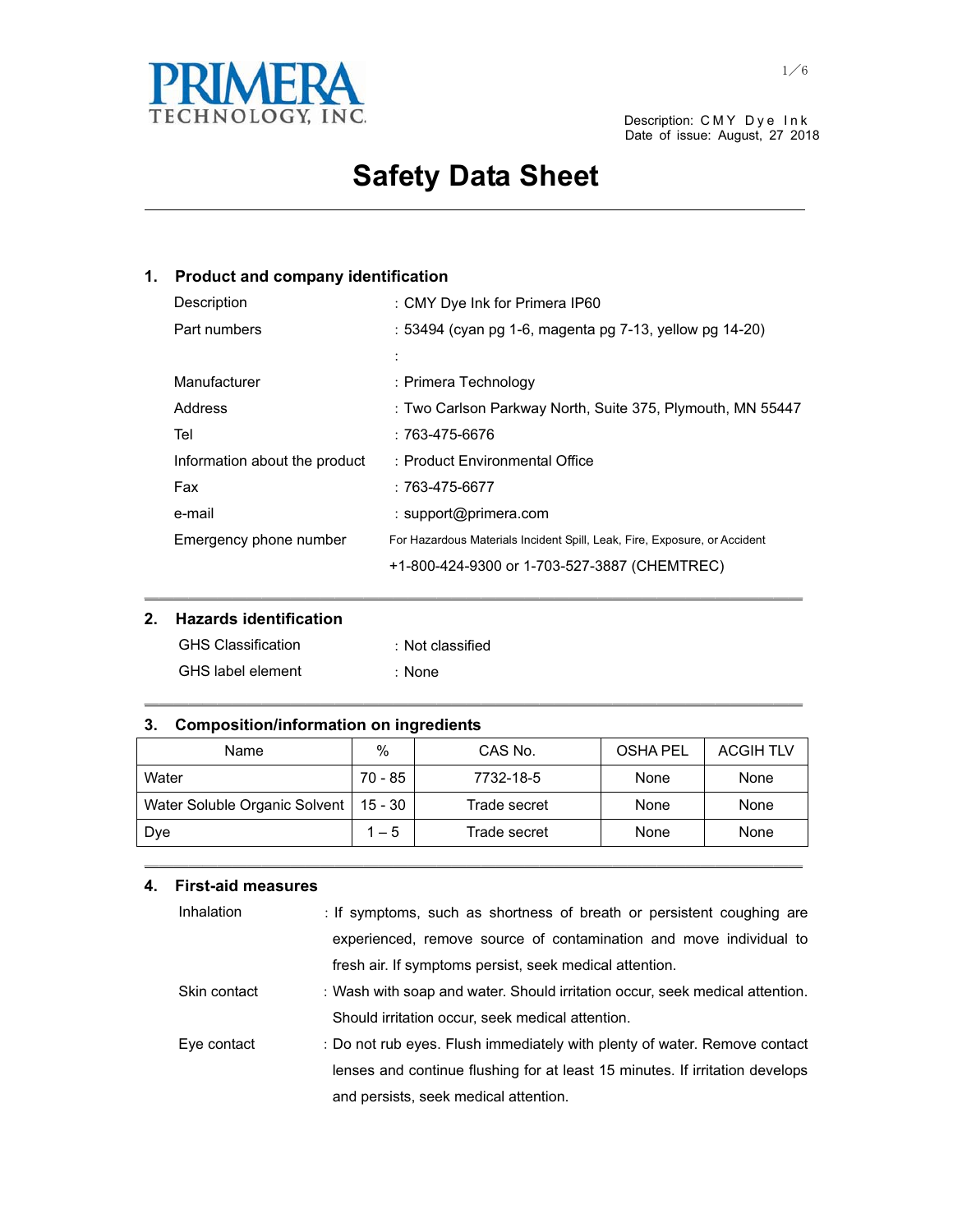

Date of issue: August 27, 2018

# **Safety Data Sheet**

| Ingestion                | : Do not induce vomiting. Never give anything by mouth to an unconscious |
|--------------------------|--------------------------------------------------------------------------|
|                          | person. Get medical attention if symptoms appear.                        |
| Aggravated<br>conditions | : None known.                                                            |
| Notes to physician       | : No specific antidote.                                                  |

| 5. | <b>Fire-fighting measures</b> |                                                                 |
|----|-------------------------------|-----------------------------------------------------------------|
|    | Flash point                   | : $> 200^{\circ}$ C                                             |
|    | Auto-ignition temperature     | : Not determined.                                               |
|    | Flammable limits              | : Not determined.                                               |
|    | Extinguishing media           | : Carbon dioxide, water spray or fog, dry chemical or foam.     |
|    | Hazardous combustion          | : Carbon monoxide, carbon dioxide, unidentified organics.       |
|    | products                      |                                                                 |
|    | Special exposure hazards      | : None known.                                                   |
|    | Special protective            | : Fire fighters should wear full protective clothing, including |
|    | equipment for fire-fighters   | self-contained breathing apparatus.                             |
|    | NFPA Rating                   | : Health: 1 Flammability: 0 Reactivity: 0                       |
|    | <b>HMIS Classification</b>    | : Health: 1* Flammability: 0 Reactivity: 0                      |

<u> 1989 - Johann Stoff, amerikansk politiker (d. 1989)</u>

### **6. Accidental release measures**

| Personal precautionary    | : Wear latex, vinyl, or nitrile gloves to prevent staining of skin. |
|---------------------------|---------------------------------------------------------------------|
| Environmental precautions | : Unless specifically permitted for disposal, keep waste out of     |
|                           | sewers, watersheds, and waterways. Disposal is subject to           |
|                           | national, state, regional, or provincial regulations                |
| Procedure for cleaning/   | : Small spill : Absorb small spills with cloth or paper towels or   |
| Absorption                | other suitable material. Product waste and emptied containers       |
|                           | should be disposed of in accordance with local waste                |
|                           | regulations. For large spills, dike spilled material or otherwise   |
|                           | contain material to ensure runoff does not reach a waterway.        |
|                           | Finish cleaning by spreading water on the contaminated              |
|                           | surface and dispose of according to local and regional              |
|                           | authority requirements.                                             |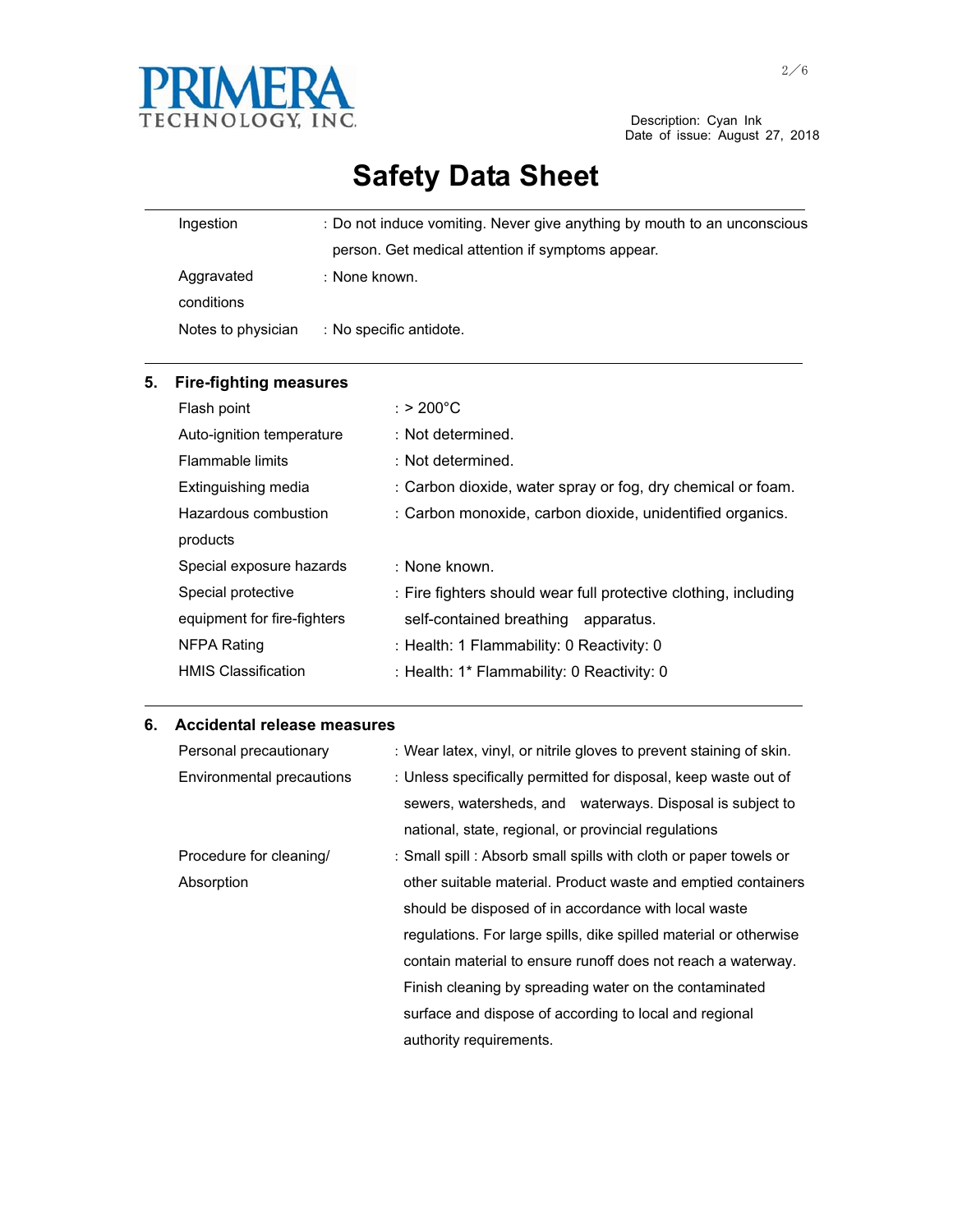

Date of issue: August 27, 2018

## **Safety Data Sheet** and the control of the control of the control of the control of the control of the control of the control of the

| 7. | <b>Handling and storage</b>                  |                                                                                                |  |
|----|----------------------------------------------|------------------------------------------------------------------------------------------------|--|
|    | Handling                                     | : Keep from freezing.                                                                          |  |
|    | Storage                                      | : Store in a cool, dry place. Store away from oxidizing                                        |  |
|    |                                              | material.                                                                                      |  |
| 8. | <b>Exposure controls/personal protection</b> |                                                                                                |  |
|    | Engineering controls                         | : Local exhaust ventilation as necessary to maintain exposures to<br>within applicable limits. |  |
|    | Respiratory protection                       | : Not required.                                                                                |  |
|    | Gloves                                       | : Latex, PVC, neoprene, or nitrile gloves are recommended to                                   |  |
|    |                                              | prevent staining of skin.                                                                      |  |
|    | Skin protection                              | : Not required.                                                                                |  |
|    | Eyes                                         | : Safety glasses with side shields.                                                            |  |
| 9. | <b>Physical and chemical properties</b>      |                                                                                                |  |
|    | Physical state                               | : Liquid.                                                                                      |  |
|    | Color                                        | : Cyan                                                                                         |  |
|    | Odor                                         | : Faint odor.                                                                                  |  |
|    | Solubility                                   | : Miscible in water.                                                                           |  |
|    | 10. Stability and reactivity                 |                                                                                                |  |
|    | Stability and reactivity                     | : The product is stable.                                                                       |  |
|    | Conditions to avoid                          | : None known.                                                                                  |  |
|    | Materials to avoid                           | : Reactive or incompatible with the following<br>materials:                                    |  |
|    |                                              | oxidizing materials.                                                                           |  |
|    | Hazardous decomposition                      | : Carbon monoxide, carbon dioxide, unidentified organics.                                      |  |
|    | products                                     |                                                                                                |  |
|    | Hazardous polymerization                     | : Will not occur.                                                                              |  |
|    | Additional guidelines                        | : None.                                                                                        |  |
|    | 11. Toxicological information                |                                                                                                |  |
|    | Primary routes of exposure                   | : Inhalation of vapors, Ingestion, skin contact.                                               |  |
|    | Ingestion                                    | : Low acute oral toxicity. Exposure not probable with intended                                 |  |

use.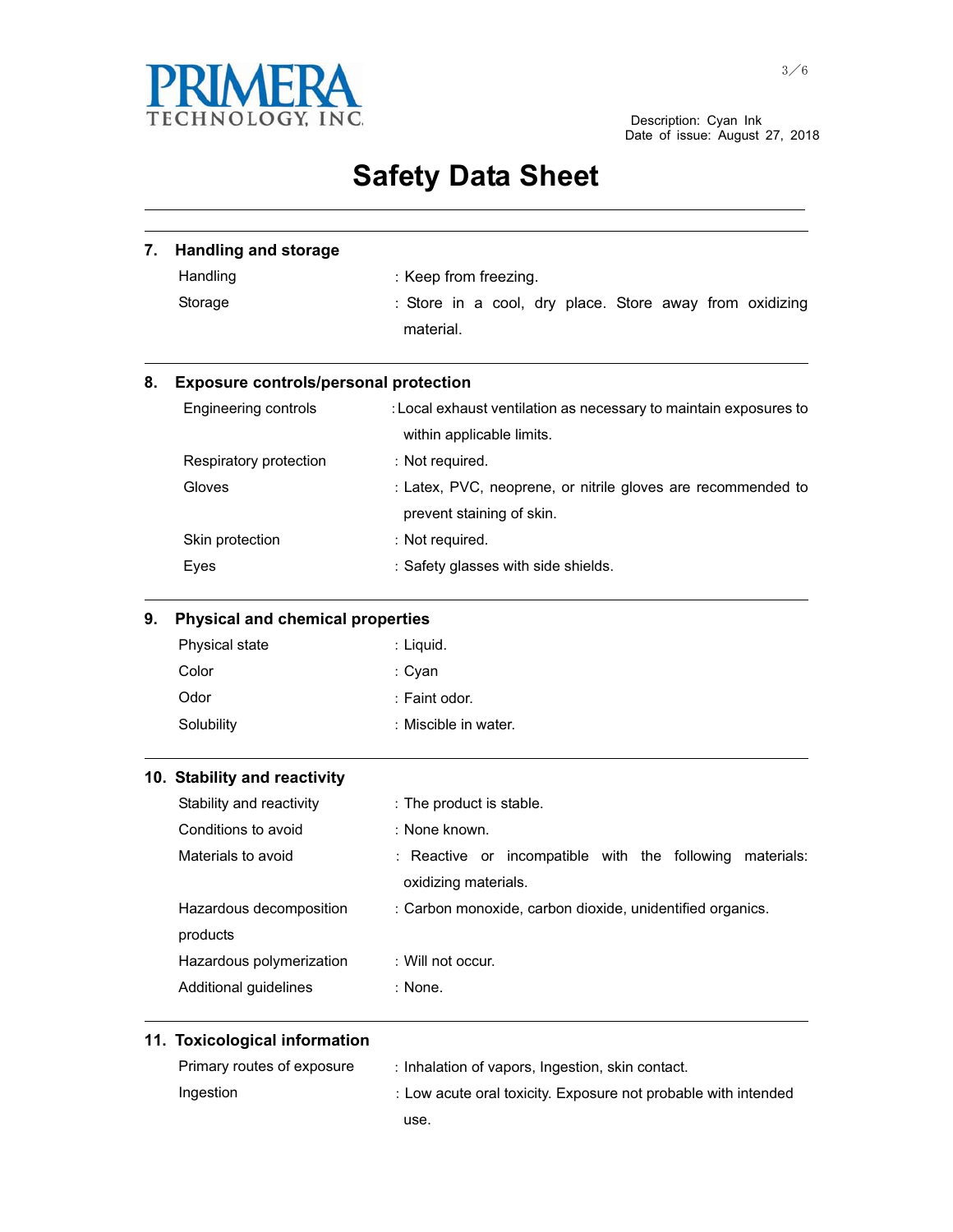

| Inhalation                  | : Low acute inhalation toxicity. As with exposure to high             |
|-----------------------------|-----------------------------------------------------------------------|
|                             | concentrations of any mist, minimal irritation of the respiratory     |
|                             | tract may occur. Not known significant effects or critical            |
|                             | hazards.                                                              |
| Skin contact                | : Not an irritant. Not a dermal sensitizer. Not known significant     |
|                             | effects or critical hazards.                                          |
| Eye contact                 | : Not an irritant. Not known significant effects or critical hazards. |
| Potential chronic health    | : CARCINOGENIC EFFECTS: Not classified or listed by IARC,             |
| effects                     | NTP, OSHA and ACGIH.                                                  |
|                             | MUTAGENIC EFFECTS: Not mutagenic in Ames test.                        |
|                             | TERATOGENIC EFFECTS: Not available.                                   |
| 12. Ecological information  |                                                                       |
| <b>Mobility</b>             | : Not available.                                                      |
| Other information           | : Decomposition products may include the following materials:         |
|                             | carbon oxides (CO, CO <sub>2</sub> ).                                 |
|                             | Some metallic oxides.                                                 |
| 13. Disposal considerations |                                                                       |
| Waste disposal              | : This product is not a listed hazardous waste in accordance with     |
|                             | Federal Regulation 40 CFR Part 261. If discarded in its               |
|                             | purchased form, this product would not be a hazardous waste           |
|                             | either by listing or by characteristic. However, under RCRA,          |
|                             | it is the responsibility of the product user to determine at the      |
|                             | time of disposal whether a material has been contaminated             |
|                             | and should be classified as a hazardous waste. Disposal is            |
|                             | subject to local, state and federal regulations.                      |

### **14. Transport information**

 The chemicals in the formulations are not restricted or regulated by IATA, ICAO, US DOT, ADR/RID, AND, IMDG and is safe to air transport.

the contract of the contract of the contract of the contract of the contract of the contract of the contract of

<u> 1989 - Johann Stoff, amerikansk politiker (d. 1989)</u>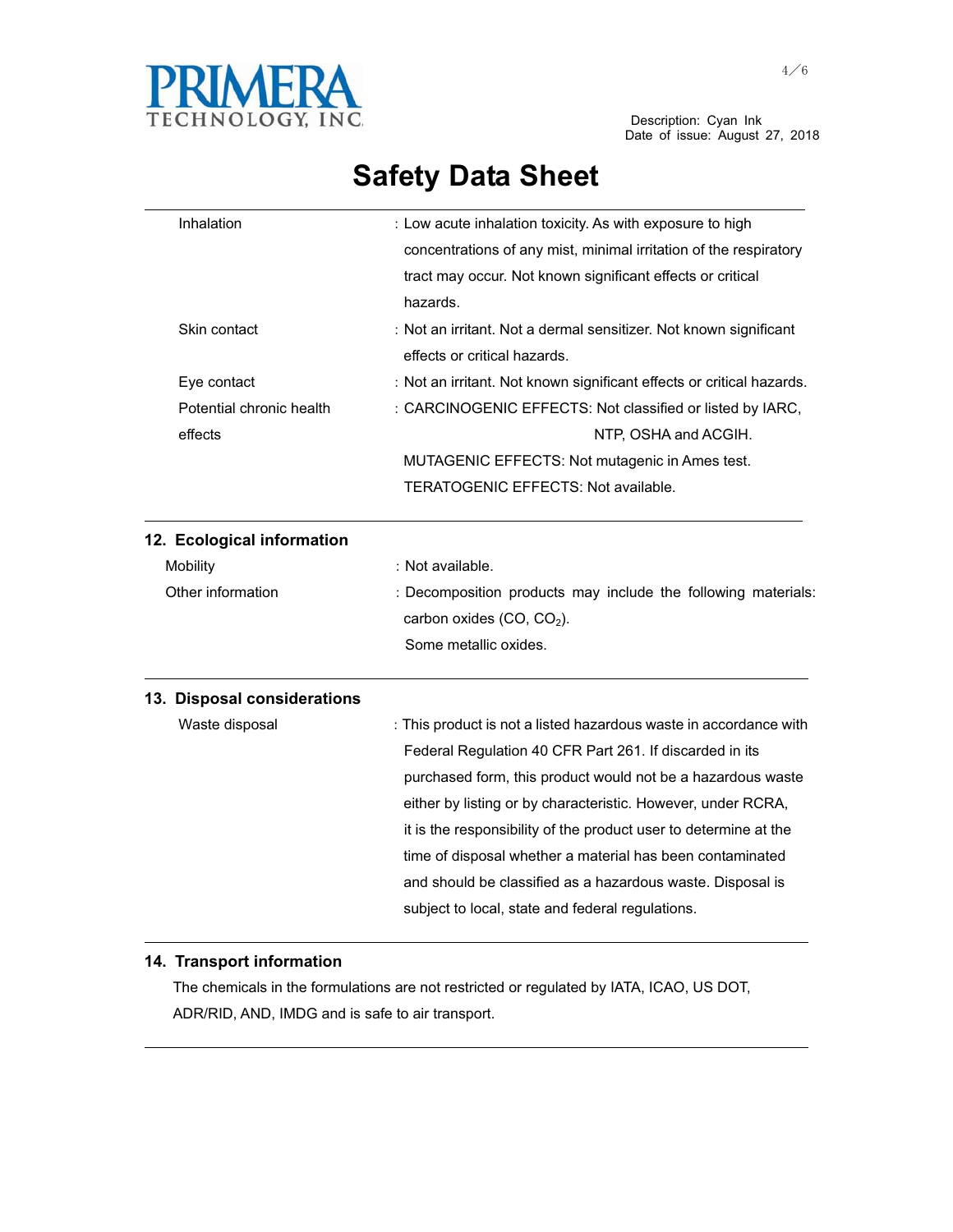

Description: Cyan Ink<br>Date of issue: August 27, 2018

# **Safety Data Sheet**

and the control of the control of the control of the control of the control of the control of the control of the

### **15. Regulatory information**

| <b>United States</b>            |                                                                                                                                                                                                                                                                        |
|---------------------------------|------------------------------------------------------------------------------------------------------------------------------------------------------------------------------------------------------------------------------------------------------------------------|
| TSCA (USA)                      | : All ingredients are listed on the Toxic Substances Control<br>Act (TSCA) inventory, have been registered, or are exempt.                                                                                                                                             |
| SARA / EPCRA (USA)              | : None of the ingredients in this product has a final<br>reportable quantity (RQ) under Emergency Planning<br>and Community Right-to Know Act (EPCRA)- Section<br>302: Extremely Hazardous Substances (EHS) or notification<br>requirements for EHS under Section 304. |
| California Proposition 65       | : This product contains no known materials at levels which<br>the State of California has found to cause cancer, birth<br>defects or other reproductive harm - California<br>Proposition 65.                                                                           |
| International regulations lists |                                                                                                                                                                                                                                                                        |
| EINECS (Europe)                 | : All ingredients are listed on the European Inventory of Existing<br>Commercial Substances(EINECS) list, have been registered<br>on the European List of New Chemical Substances(ELINCS),<br>or are exempt.                                                           |
| ENCS (Japan)                    | : All ingredients are listed on the Japanese Existing and New<br>Chemical Substances (ENCS) list, have been registered, or<br>are exempt.                                                                                                                              |
| AICS (Australia)                | : All ingredients are listed in Australian Inventory of Chemical<br>Substances (AICS), have been registered, or are exempt.                                                                                                                                            |
| PICCS (Philippines)             | : All ingredients are listed on the Philippines Inventory (PICCS) or<br>are exempt.                                                                                                                                                                                    |
| <b>KECL (Korea)</b>             | : All ingredients are listed on the Korean Existing Chemicals List<br>(ECL), have been registered, or are exempt.                                                                                                                                                      |
| IECSC (China)                   | : All ingredients are listed on the Chinese Inventory (IECSC) or are<br>exempt.                                                                                                                                                                                        |
| WHMIS (Canada)                  | : Not controlled under WHMIS (Canada).                                                                                                                                                                                                                                 |
| DSL/NDSL(Canada)                | : All ingredients are listed on the Canadian Domestic<br>Substances<br>List (DSL), have been registered on the<br>Non-Domestic<br>Substances List (NDSL), or are exempt.                                                                                               |
| <b>Mexico Classification</b>    | : Health: 1 Flammability: 0 Reactivity: 0                                                                                                                                                                                                                              |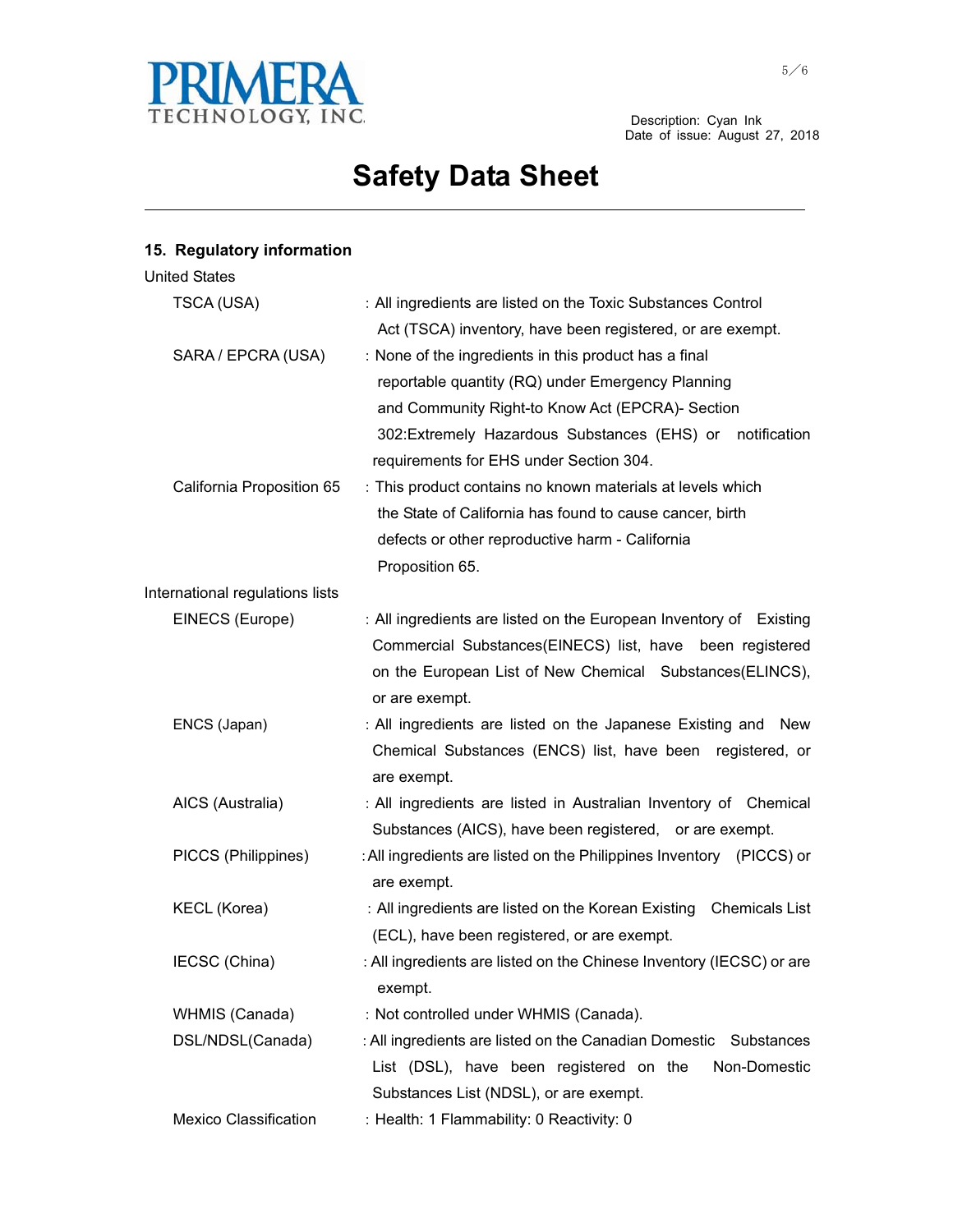

and the control of the control of the control of the control of the control of the control of the control of the the contract of the contract of the contract of the contract of the contract of the contract of the contract of

#### **16. Other information**

| Revision comments | : No significant revisions to health and safety information.   |
|-------------------|----------------------------------------------------------------|
| References        | : ANSI Z400.1, MSDS Standard, 2004. - Manufacturer's Material  |
|                   | Safety Data Sheet. -29CFR Part1910.1200 OSHA MSDS              |
|                   | Requirements. - 49CFR Table List of Hazardous Materials, UN#.  |
|                   | Proper Shipping Names, PG. - Canada Gazette Part II, Vol. 122, |
|                   | No. 2. Registration SOR/88-64, 31 December 1987. Hazardous     |
|                   | Products Act "Ingredient Disclosure List" – Canadian Transport |
|                   | of Dangerous Goods, Regulations and Schedules, Clear           |
|                   | Language version 2005. - Official Mexican Standards            |
|                   | NOM-018-STPS-2000 and NOM-004-SCT2-1994.                       |

#### Notice to reader

To the best of our knowledge, the information contained herein is accurate. However, neither the above named supplier nor any of its subsidiaries assumes any liability whatsoever for the accuracy or completeness of the information contained herein. Final determination of suitability of any material is the sole responsibility of the user.

All materials may present unknown hazards and should be used with caution. Although certain hazards are described herein, we cannot guarantee that these are the only hazards that exist.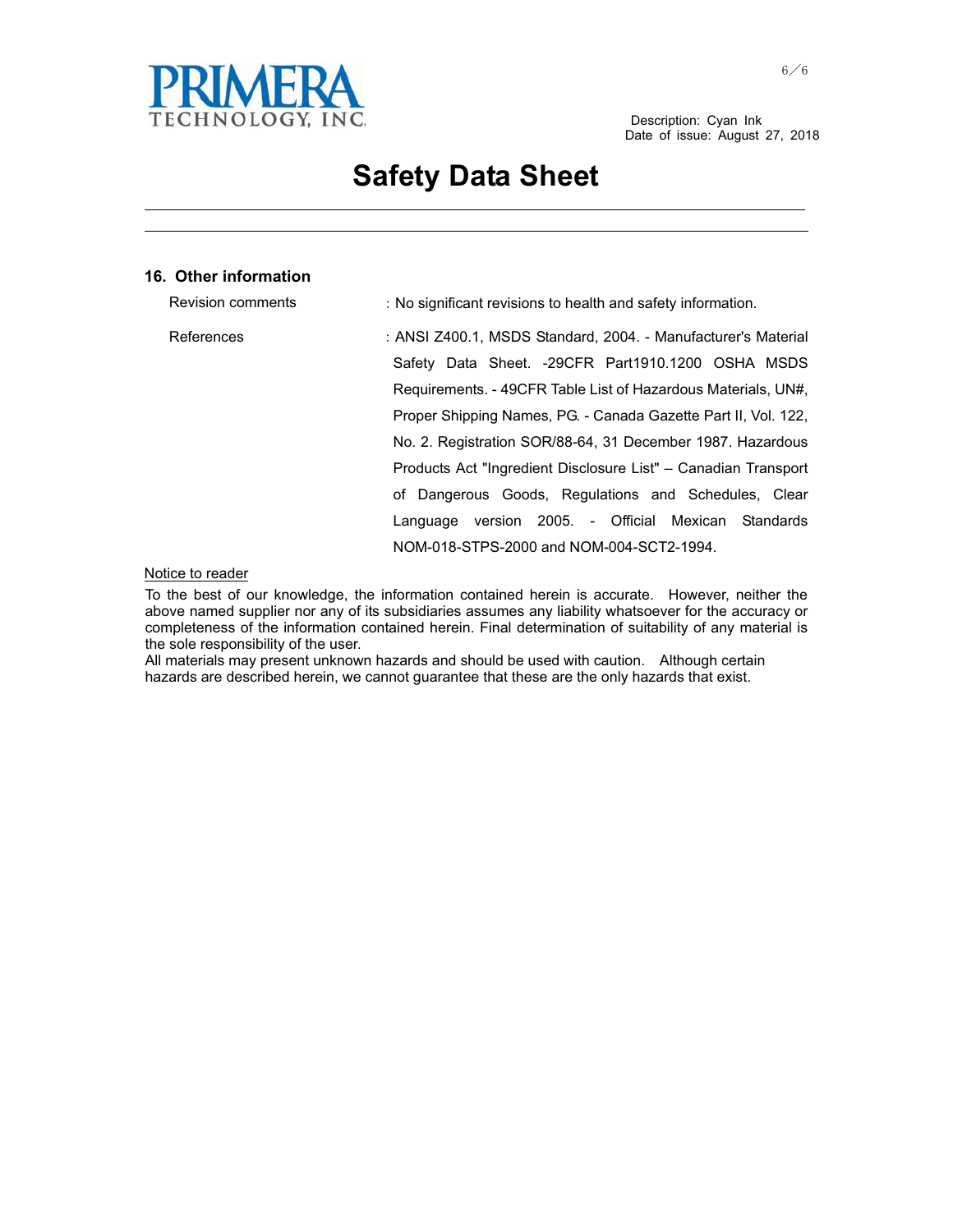

## **Safety Data Sheet**

### **1. Product and company identification**

| Description                   | : Magenta ink                                                             |
|-------------------------------|---------------------------------------------------------------------------|
| Part numbers                  | :53494                                                                    |
| Recommended Use               | : Ink for Ink Jet Printer                                                 |
| Manufacturer                  | : Primera Technology                                                      |
| Address                       | : Two Carlson Parkway North, Suite 375, Plymouth, MN 55447                |
| Tel                           | $:763-475-6676$                                                           |
| Information about the product | : Product Environmental Office                                            |
| Fax                           | : 763-475-6677                                                            |
| e-mail                        | : support@primera.com                                                     |
| Emergency phone number        | For Hazardous Materials Incident Spill, Leak, Fire, Exposure, or Accident |
|                               | +1-800-424-9300 or 1-703-527-3887 (CHEMTREC)                              |

㹝㹝㹝㹝㹝㹝㹝㹝㹝㹝㹝㹝㹝㹝㹝㹝㹝㹝㹝㹝㹝㹝㹝㹝㹝㹝㹝㹝㹝㹝㹝㹝㹝㹝㹝㹝㹝㹝㹝㹝㹝㹝㹝㹝㹝

### **2. Hazards identification**

| Classification under OSHA HCS                       | : Not classified |
|-----------------------------------------------------|------------------|
| Label element                                       |                  |
| Hazard symbol                                       | : None           |
| Signal word                                         | : None           |
| <b>Hazard statements</b>                            | : None           |
| Precautionary statements                            | : None           |
| Other hazards which do not result in classification | : None           |

### **3. Composition/information on ingredients**

Substance/Mixture: Mixture

| Name                          | $\%$      | CAS No.      | <b>OSHA PEL</b> | <b>ACGIH TLV</b> |
|-------------------------------|-----------|--------------|-----------------|------------------|
| Water                         | $55 - 70$ | 7732-18-5    | None            | None             |
| Water Soluble Organic Solvent | $25 - 40$ | Trade secret | None            | None             |
| Dye                           | 1 – 4     | Trade secret | None            | None             |

㹝㹝㹝㹝㹝㹝㹝㹝㹝㹝㹝㹝㹝㹝㹝㹝㹝㹝㹝㹝㹝㹝㹝㹝㹝㹝㹝㹝㹝㹝㹝㹝㹝㹝㹝㹝㹝㹝㹝㹝㹝㹝㹝㹝㹝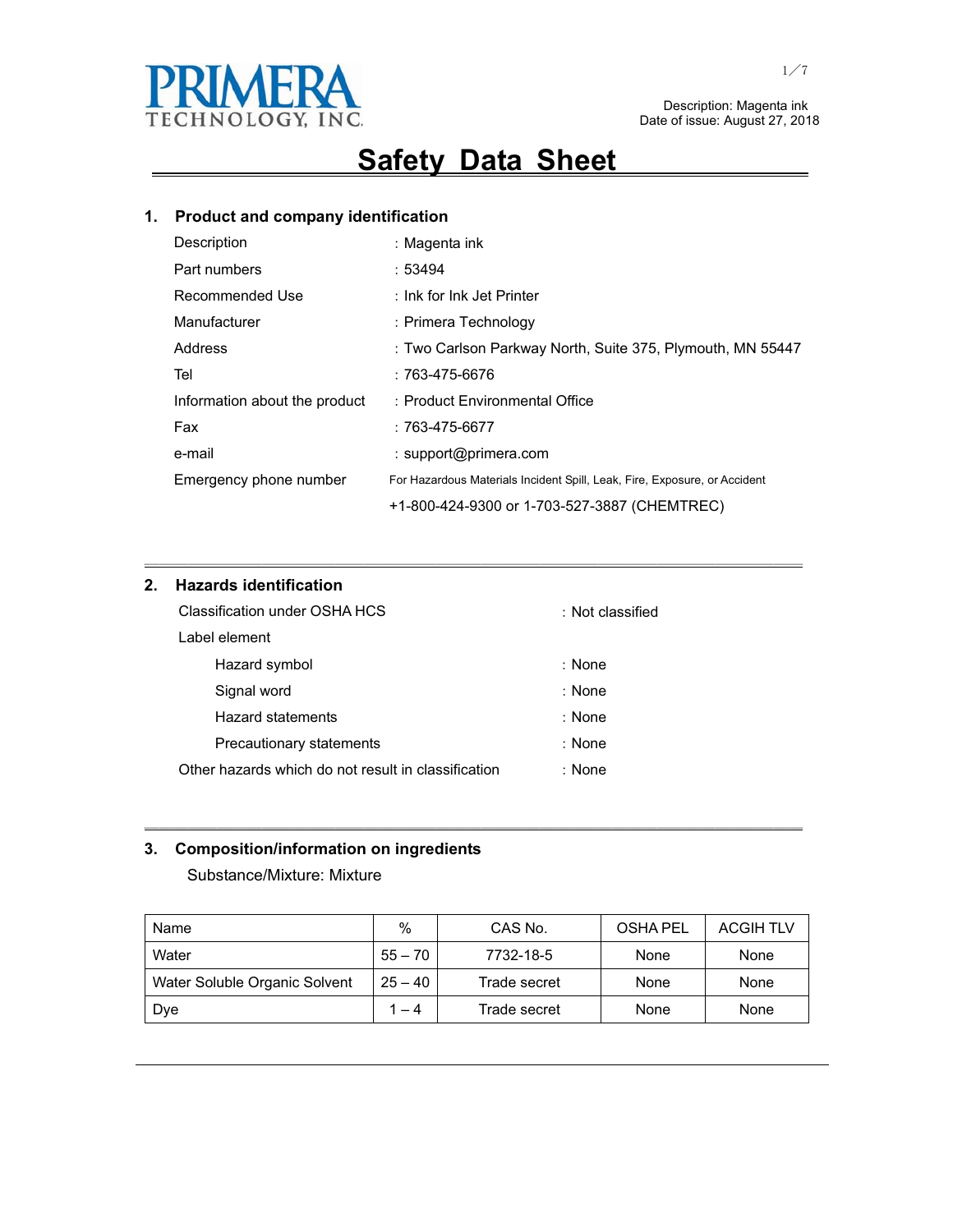

㹝㹝㹝㹝㹝㹝㹝㹝㹝㹝㹝㹝㹝㹝㹝㹝㹝㹝㹝㹝㹝㹝㹝㹝㹝㹝㹝㹝㹝㹝㹝㹝㹝㹝㹝㹝㹝㹝㹝㹝㹝㹝㹝㹝㹝

#### **4. First-aid measures**

Descripution of first aid measeures

|                                                             | Inhalation                                                               | : If symptoms, such as shortness of breath or persistent coughing are<br>experienced, remove source of contamination and move individual to<br>fresh air. If symptoms persist, seek medical attention. |
|-------------------------------------------------------------|--------------------------------------------------------------------------|--------------------------------------------------------------------------------------------------------------------------------------------------------------------------------------------------------|
|                                                             | Skin contact                                                             | : Wash with soap and water. Should irritation occur, seek medical attention.                                                                                                                           |
|                                                             |                                                                          | Should irritation occur, seek medical attention.                                                                                                                                                       |
|                                                             |                                                                          | : Do not rub eyes. Flush immediately with plenty of water. Remove contact                                                                                                                              |
|                                                             | Eye contact                                                              | lenses and continue flushing for at least 15 minutes. If irritation develops                                                                                                                           |
|                                                             |                                                                          | and persists, seek medical attention.                                                                                                                                                                  |
|                                                             | : Do not induce vomiting. Never give anything by mouth to an unconscious |                                                                                                                                                                                                        |
|                                                             | Ingestion                                                                | person. Get medical attention if symptoms appear.                                                                                                                                                      |
| Most important symptoms and effects, both acute and delayed |                                                                          |                                                                                                                                                                                                        |
|                                                             | Inhalation                                                               | : None under normal use.                                                                                                                                                                               |
|                                                             | Skin contact                                                             | : None under normal use.                                                                                                                                                                               |
|                                                             | Eye contact                                                              | : None under normal use. May cause slight irritation.                                                                                                                                                  |
|                                                             | Ingestion                                                                | : None under normal use.                                                                                                                                                                               |
|                                                             |                                                                          |                                                                                                                                                                                                        |

Chronic Effects : None under normal use.

Indication of any iimediate attention and special treatment needed

: No specific antidote.

#### **5. Fire-fighting measures**

| Flash point                      | : > 200°C                                                |
|----------------------------------|----------------------------------------------------------|
| Auto-ignition temperature        | : None known.                                            |
| Flammable limits                 | : None known.                                            |
| Extinguishing media              |                                                          |
| Suitable media                   | : Carbon dioxide, water spray or fog, dry chemical or    |
|                                  | foam                                                     |
| Unsuitable media                 | : None                                                   |
| Hazardous combustion products    | : Carbon monoxide, carbon dioxide, unidentified organics |
| Special exposure hazards         | : None known.                                            |
| Special protective equipment for | : Fire fighters should wear full protective clothing,    |
| fire-fighters                    | including self-contained breathing<br>apparatus          |

<u> 1989 - Johann Stoff, amerikansk politiker (d. 1989)</u>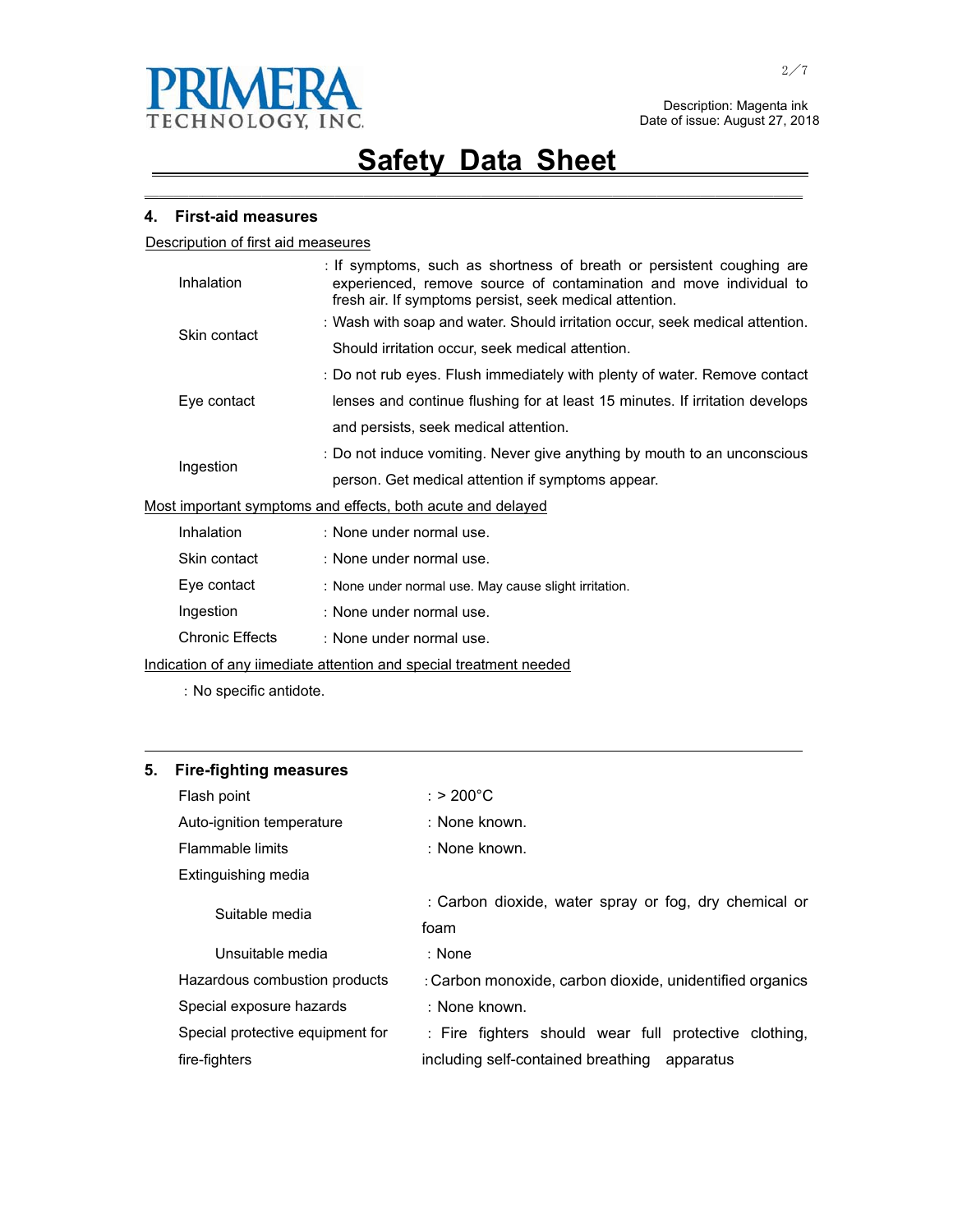

# **Safety Data Sheet**

<u> 1989 - Johann Stoff, amerikansk politiker (d. 1989)</u>

#### **6. Accidental release measures**

| Personal precautionary                | : Wear latex, vinyl, or nitrile gloves to prevent staining of skin. |
|---------------------------------------|---------------------------------------------------------------------|
| Environmental precautions             | : Unless specifically permitted for disposal, keep waste out of     |
|                                       | sewers, watersheds, and waterways. Disposal is subject to           |
|                                       | national, state, regional, or provincial regulations                |
| Procedure for cleaning/<br>Absorption | : Small spill : Absorb small spills with cloth or paper towels or   |
|                                       | other suitable material. Product waste and emptied containers       |
|                                       | should be disposed of in accordance with local waste                |
|                                       | regulations. For large spills, dike spilled material or otherwise   |
|                                       | contain material to ensure runoff does not reach a waterway.        |
|                                       | Finish cleaning by spreading water on the contaminated              |
|                                       | surface and dispose of according to local and regional              |
|                                       | authority requirements.                                             |

| 7. Handling and storage |                                                         |
|-------------------------|---------------------------------------------------------|
| Handling                | : Keep from freezing.                                   |
| Storage                 | : Store in a cool, dry place. Store away from oxidizing |
|                         | material.                                               |

<u> 1989 - Johann Stoff, amerikansk politiker (d. 1989)</u>

<u> 1989 - Johann Stoff, amerikansk politiker (d. 1989)</u>

#### **8. Exposure controls/personal protection**

| Engineering controls   | : Local exhaust ventilation as necessary to maintain exposures to |
|------------------------|-------------------------------------------------------------------|
|                        | within applicable limits.                                         |
| Respiratory protection | : Not required.                                                   |
| Gloves                 | : Latex, PVC, neoprene, or nitrile gloves are recommended to      |
|                        | prevent staining of skin.                                         |
| Skin protection        | : Not required.                                                   |
| Eyes                   | : Safety glasses with side shields.                               |

 $\overline{\phantom{0}}$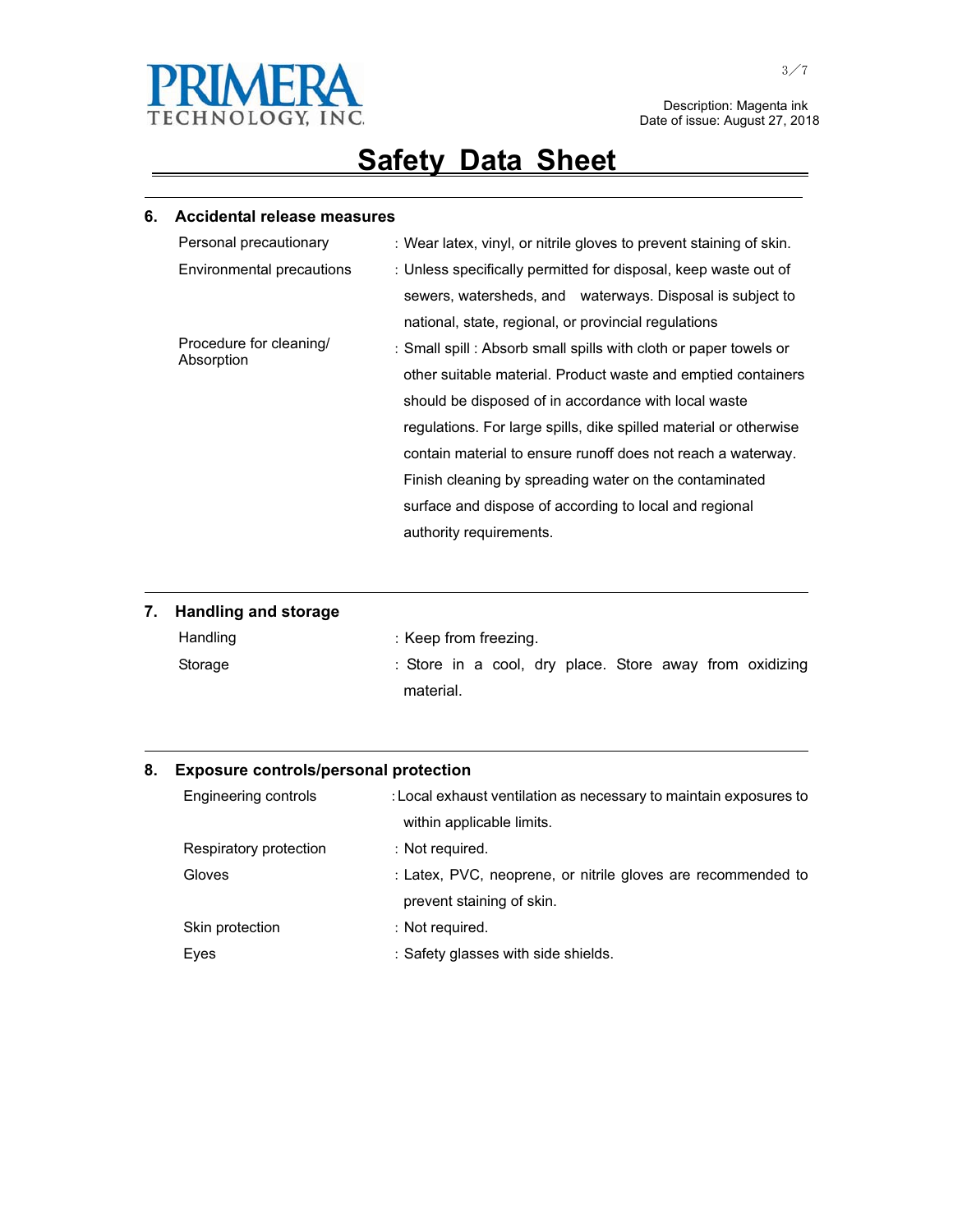

# **Safety Data Sheet**

<u> 1989 - Johann Stoff, amerikansk politiker (d. 1989)</u>

### **9. Physical and chemical properties**

| Physical state               | : Liquid.           |
|------------------------------|---------------------|
| Color                        | : Magenta           |
| Odor                         | : Faint odor.       |
| Odor threhold                | No data available   |
| рH                           | : No data available |
| <b>Melting Point</b>         | : No data available |
| Freezing point               | : No data available |
| Initial boiling point        | No data available   |
| Boiling range                | No data available   |
| Flash point                  | : No data available |
| <b>Evaporation rate</b>      | No data available   |
| Flammability(solid/gas)      | : No data available |
| Upper/lower flammability     | No data available   |
| <b>Explosive limits</b>      | No data available   |
| Vapor pressure               | No data available   |
| Vapor density                | : No data available |
| <b>Specific Gravity</b>      | : Approximately 1.0 |
| Solubility                   | Miscible in water   |
| <b>Partition coefficient</b> | : No data available |
| Auto ignition temp           | : No data available |
| Viscosity                    | No data available   |
| Oxidizing properties         | : No data available |
|                              |                     |

### **10. Stability and reactivity**

| Reactivity                          | : None                                                    |
|-------------------------------------|-----------------------------------------------------------|
| Chemical stability                  | : Stable                                                  |
| Possibility of Hazardous            | : None                                                    |
| Reactions                           |                                                           |
| Conditions to avoid                 | : None known.                                             |
| Incompatible materials              | : None known                                              |
| Hazardous decomposition<br>products | : Carbon monoxide, carbon dioxide, unidentified organics. |
| Hazardous polymerization            | : Will not occur.                                         |
| Additional quidelines               | : None.                                                   |

<u> 1989 - Johann Stoff, amerikansk politiker (\* 1908)</u>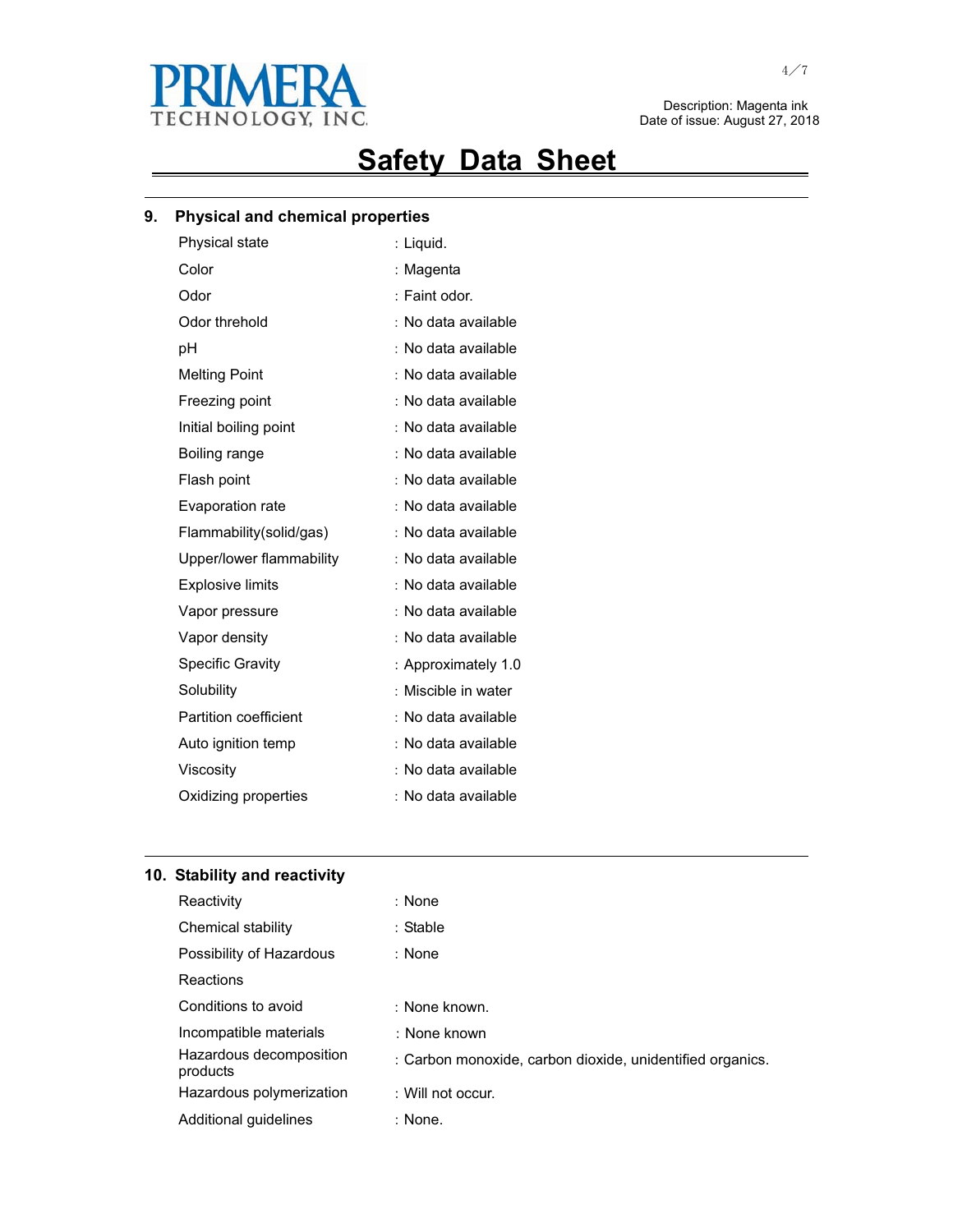

# **Safety Data Sheet**

<u> 1989 - Johann Stoff, amerikansk politiker (d. 1989)</u>

### **11. Toxicological information**

Information on toxicological effects

| Acute toxicity                                      | : No data available  |
|-----------------------------------------------------|----------------------|
| Skin corrosion/irritation                           | : No data available. |
| Serious eye damage/eye irritation                   | : No data available  |
| Sensitization                                       | : No data available  |
| Germ cell mutagenicity                              | : No data available  |
| Carcinogenicity                                     | ∶ No data available  |
| Reproductive toxicity                               | : No data available  |
| Specific target organ toxicity -<br>single exposure | : No data available  |
| Specific target organ toxicity -                    | : No data available  |
| repeated exposure                                   |                      |
| Aspiration hazard                                   | : No data available  |
| Other information                                   | : No data available  |

#### **12. Ecological information**

| Ecotoxicity                   | : No data available                                           |
|-------------------------------|---------------------------------------------------------------|
| Persistence and degradability | : No data available                                           |
| Bio accumulative potential    | : No data available                                           |
| Mobility in soil              | : No data available                                           |
| PBT and vPvB assessment       | : No data available                                           |
| Other information             | : Decomposition products may include the following materials: |
|                               | carbon oxides (CO, CO <sub>2</sub> ). Some metallic oxides.   |

<u> 1989 - Johann Stoff, amerikansk politiker (d. 1989)</u>

and the control of the control of the control of the control of the control of the control of the control of the

#### **13. Disposal considerations**

| Waste disposal | : This product is not a listed hazardous waste in accordance with     |
|----------------|-----------------------------------------------------------------------|
|                | Federal Regulation 40 CFR Part 261. If discarded in its               |
|                | purchased form, this product would not be a hazardous waste           |
|                | either by listing or by characteristic. However, under RCRA, it is    |
|                | the responsibility of the product user to determine at the<br>time of |
|                | disposal whether a material has been contaminated and should          |
|                | be classified as a hazardous waste. Disposal is subject to local,     |
|                | state and federal regulations.                                        |

 $\overline{\phantom{0}}$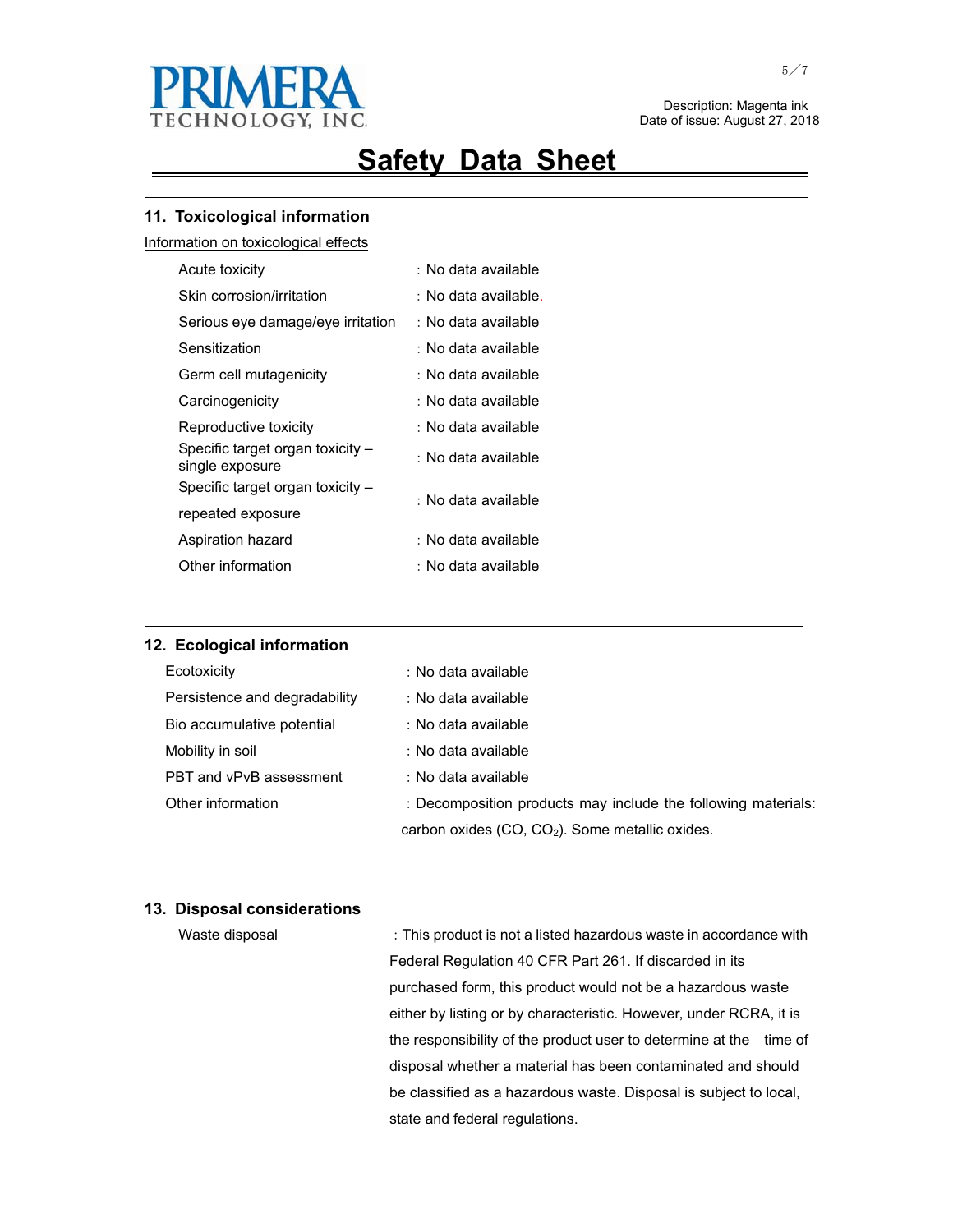

## **Safety Data Sheet**

<u> 1989 - Johann Stoff, amerikansk politiker (d. 1989)</u>

### **14. Transport information**

- 
- UN number  $\qquad \qquad :$  Not applicable
- Proper shipping name  $\cdot$  Not applicable
- Transport hazard class : Not applicable
- Packing group  $\qquad \qquad :$  Not applicable
- Environmental hazards  $\qquad \qquad :$  Not applicable
- Special precautions  $\qquad \qquad :$  Not applicable
	- : Not applicable

<u> 1989 - Johann Stoff, amerikansk politiker (d. 1989)</u>

MARPOL 73/78 and IBC code

Bulk transport Annex II of

### **15. Regulatory information**

| TSCA (USA)                      | : All ingredients are listed on the Toxic Substances Control            |  |  |  |
|---------------------------------|-------------------------------------------------------------------------|--|--|--|
|                                 | Act (TSCA) inventory, have been registered, or are exempt.              |  |  |  |
| SARA / EPCRA (USA)              | : None of the ingredients in this product has a final                   |  |  |  |
|                                 | reportable quantity (RQ) under Emergency Planning                       |  |  |  |
|                                 | and Community Right-to Know Act (EPCRA)- Section                        |  |  |  |
|                                 | 302: Extremely Hazardous Substances (EHS) or<br>notification            |  |  |  |
|                                 | requirements for EHS under Section 304.                                 |  |  |  |
| California Proposition 65       | : This product contains no known materials at levels which              |  |  |  |
|                                 | the State of California has found to cause cancer, birth                |  |  |  |
|                                 | defects or other reproductive harm - California Proposition 65.         |  |  |  |
| International regulations lists |                                                                         |  |  |  |
| PICCS (Philippines)             | : All ingredients are listed on the Philippines Inventory<br>(PICCS) or |  |  |  |
|                                 | are exempt.                                                             |  |  |  |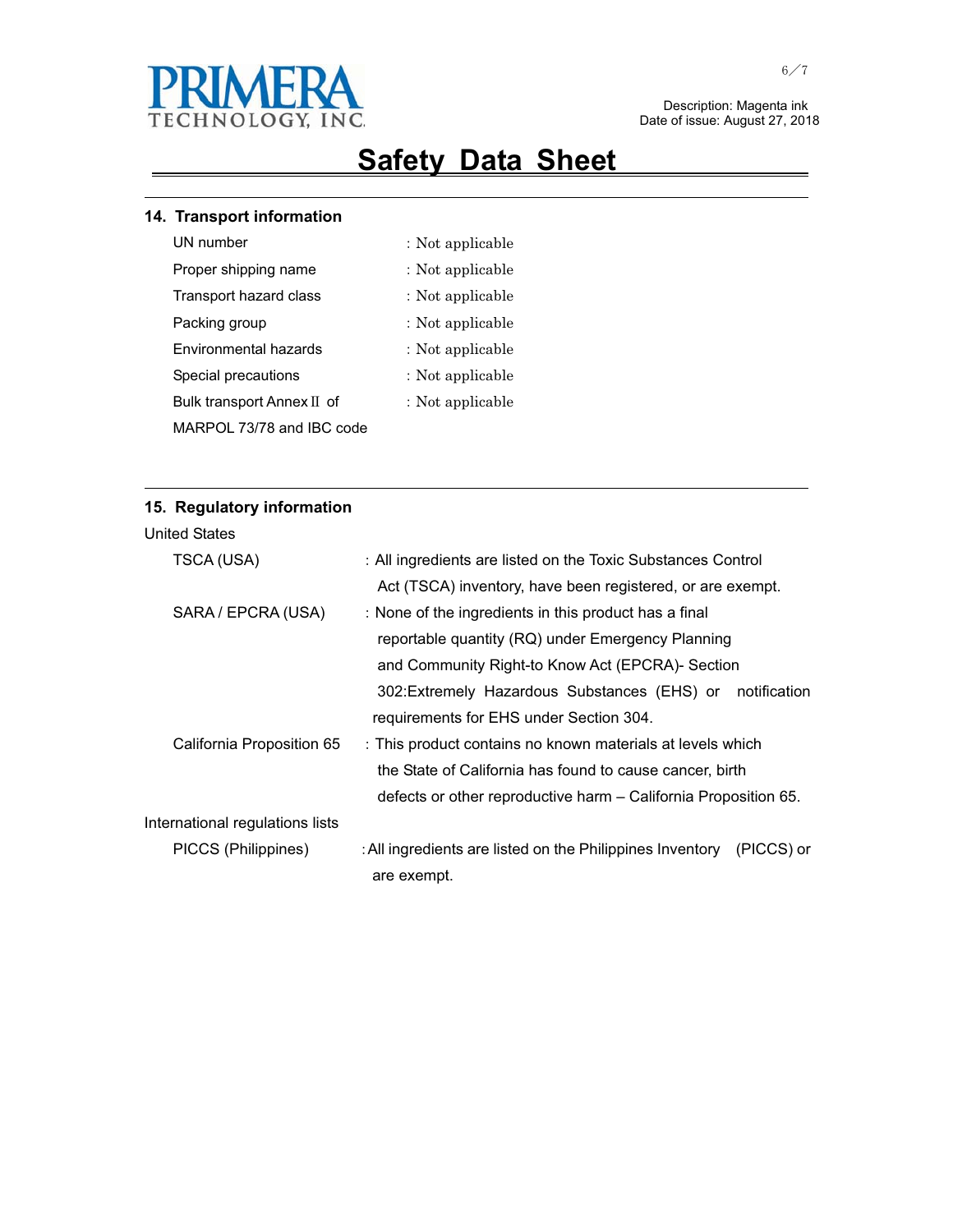

## **Safety Data Sheet**

<u> 1989 - Johann Stoff, amerikansk politiker (d. 1989)</u>

#### **16. Other information**

| <b>Revision comments</b> | : No significant revisions to health and safety information.   |
|--------------------------|----------------------------------------------------------------|
| References               | : ANSI Z400.1, MSDS Standard, 2004. - Manufacturer's Material  |
|                          | Safety Data Sheet. -29CFR Part1910.1200 OSHA MSDS              |
|                          | Requirements. - 49CFR Table List of Hazardous Materials, UN#,  |
|                          | Proper Shipping Names, PG. - Canada Gazette Part II, Vol. 122, |
|                          | No. 2. Registration SOR/88-64, 31 December 1987. Hazardous     |
|                          | Products Act "Ingredient Disclosure List" – Canadian Transport |
|                          | of Dangerous Goods, Regulations and Schedules, Clear           |
|                          | version 2005. - Official Mexican Standards<br>Language         |
|                          | NOM-018-STPS-2000 and NOM-004-SCT2-1994.                       |

#### Notice to reader

To the best of our knowledge, the information contained herein is accurate. However, neither the above named supplier nor any of its subsidiaries assumes any liability whatsoever for the accuracy or completeness of the information contained herein. Final determination of suitability of any material is the sole responsibility of the user.

All materials may present unknown hazards and should be used with caution. Although certain hazards are described herein, we cannot guarantee that these are the only hazards that exist.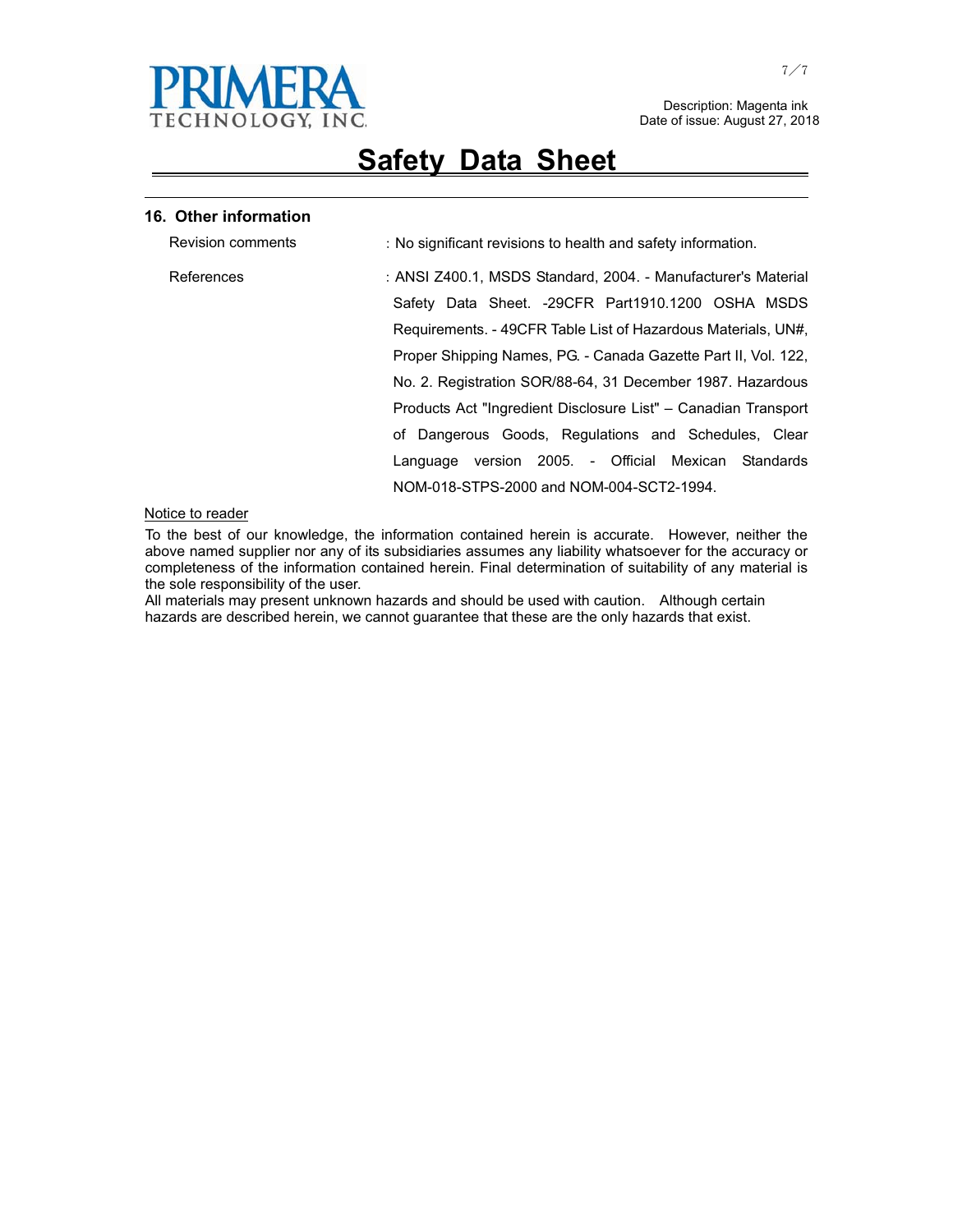

 Description: Yellow Ink Date of issue: August 27, 2018

## **Safety Data Sheet**

### **1. Product and company identification**

| Description                   | : Yellow Ink                                                              |
|-------------------------------|---------------------------------------------------------------------------|
| Part numbers                  | :53494                                                                    |
| Recommended Use               | : Ink for Ink Jet Printer                                                 |
| Manufacturer                  | : Primera Technology                                                      |
| Address                       | : Two Carlson Parkway North, Suite 375, Plymouth, MN 55447                |
| Tel                           | $:763-475-6676$                                                           |
| Information about the product | : Product Environmental Office                                            |
| Fax                           | $:763-475-6677$                                                           |
| e-mail                        | : support@primera.com                                                     |
| Emergency phone number        | For Hazardous Materials Incident Spill, Leak, Fire, Exposure, or Accident |
|                               | +1-800-424-9300 or 1-703-527-3887 (CHEMTREC)                              |

㹝㹝㹝㹝㹝㹝㹝㹝㹝㹝㹝㹝㹝㹝㹝㹝㹝㹝㹝㹝㹝㹝㹝㹝㹝㹝㹝㹝㹝㹝㹝㹝㹝㹝㹝㹝㹝㹝㹝㹝㹝㹝㹝㹝㹝

### **2. Hazards identification**

| Classification under OSHA HCS                       | : Not classified |
|-----------------------------------------------------|------------------|
| Label element                                       |                  |
| Hazard symbol                                       | : None           |
| Signal word                                         | : None           |
| <b>Hazard statements</b>                            | : None           |
| Precautionary statements                            | : None           |
| Other hazards which do not result in classification | : None           |

### **3. Composition/information on ingredients**

Substance/Mixture: Mixture

| Name                          | %         | CAS No.      | <b>OSHA PEL</b> | <b>ACGIH TLV</b> |
|-------------------------------|-----------|--------------|-----------------|------------------|
| Water                         | $60 - 75$ | 7732-18-5    | None            | None             |
| Water Soluble Organic Solvent | $15 - 30$ | Trade secret | None            | None             |
| Dye                           | $5 - 10$  | Trade secret | None            | None             |

㹝㹝㹝㹝㹝㹝㹝㹝㹝㹝㹝㹝㹝㹝㹝㹝㹝㹝㹝㹝㹝㹝㹝㹝㹝㹝㹝㹝㹝㹝㹝㹝㹝㹝㹝㹝㹝㹝㹝㹝㹝㹝㹝㹝㹝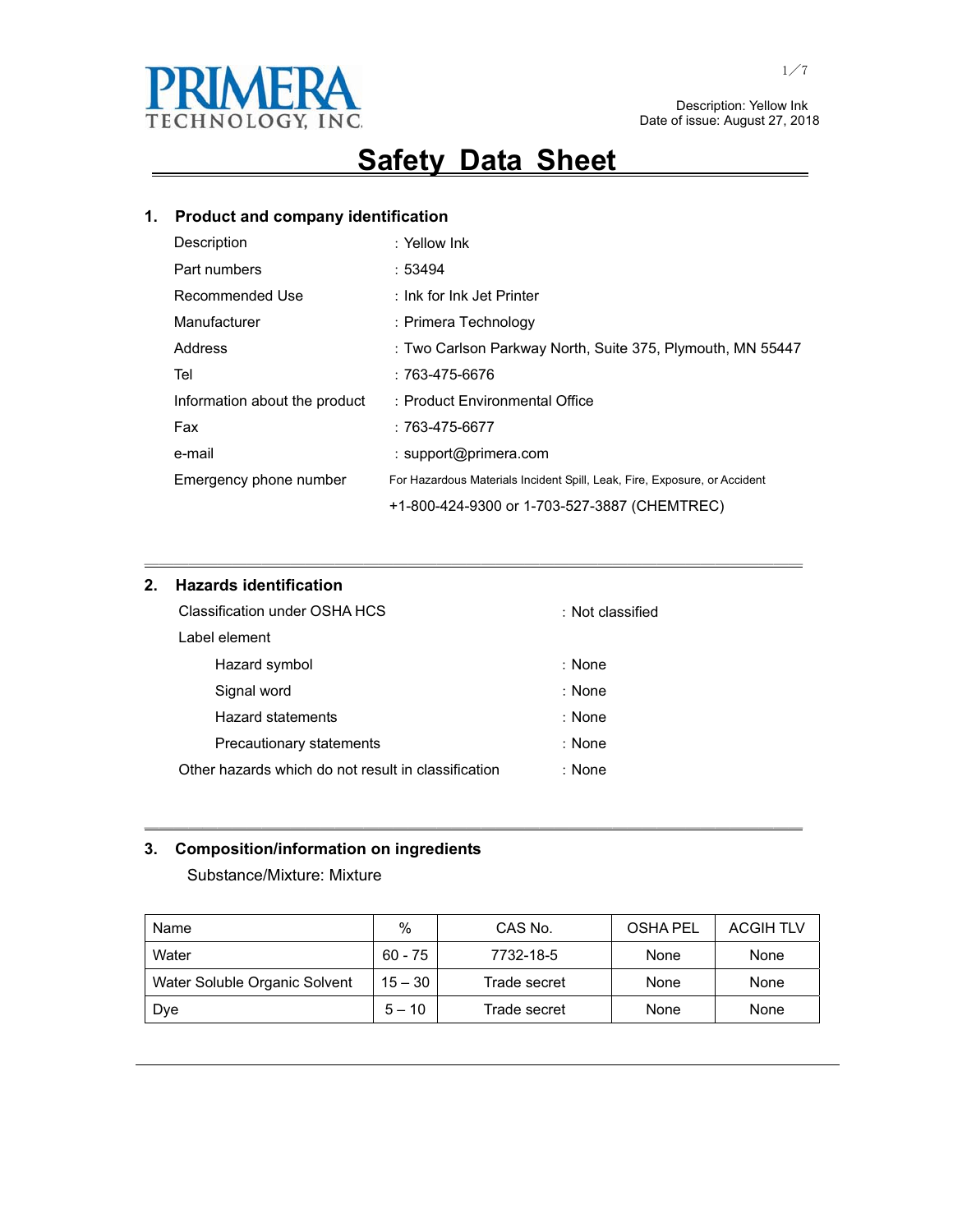

㹝㹝㹝㹝㹝㹝㹝㹝㹝㹝㹝㹝㹝㹝㹝㹝㹝㹝㹝㹝㹝㹝㹝㹝㹝㹝㹝㹝㹝㹝㹝㹝㹝㹝㹝㹝㹝㹝㹝㹝㹝㹝㹝㹝㹝

#### **4. First-aid measures**

Descripution of first aid measeures

|           | Inhalation   | : If symptoms, such as shortness of breath or persistent coughing are<br>experienced, remove source of contamination and move individual to<br>fresh air. If symptoms persist, seek medical attention. |
|-----------|--------------|--------------------------------------------------------------------------------------------------------------------------------------------------------------------------------------------------------|
|           | Skin contact | : Wash with soap and water. Should irritation occur, seek medical attention.                                                                                                                           |
|           |              | Should irritation occur, seek medical attention.                                                                                                                                                       |
|           |              | : Do not rub eyes. Flush immediately with plenty of water. Remove contact                                                                                                                              |
|           | Eye contact  | lenses and continue flushing for at least 15 minutes. If irritation develops                                                                                                                           |
|           |              | and persists, seek medical attention.                                                                                                                                                                  |
| Ingestion |              | : Do not induce vomiting. Never give anything by mouth to an unconscious                                                                                                                               |
|           |              | person. Get medical attention if symptoms appear.                                                                                                                                                      |
|           |              | Most important symptoms and effects, both acute and delayed                                                                                                                                            |
|           | Inhalation   | : None under normal use.                                                                                                                                                                               |
|           | Skin contact | : None under normal use.                                                                                                                                                                               |
|           | Eye contact  | : None under normal use. May cause slight irritation.                                                                                                                                                  |
|           | Ingestion    | : None under normal use.                                                                                                                                                                               |

Chronic Effects : None under normal use.

Indication of any iimediate attention and special treatment needed

: No specific antidote.

#### **5. Fire-fighting measures**

| Flash point                      | : > 200°C                                                |  |  |  |  |  |
|----------------------------------|----------------------------------------------------------|--|--|--|--|--|
| Auto-ignition temperature        | : None known.                                            |  |  |  |  |  |
| Flammable limits                 | : None known.                                            |  |  |  |  |  |
| Extinguishing media              |                                                          |  |  |  |  |  |
| Suitable media                   | : Carbon dioxide, water spray or fog, dry chemical or    |  |  |  |  |  |
|                                  | foam                                                     |  |  |  |  |  |
| Unsuitable media                 | : None                                                   |  |  |  |  |  |
| Hazardous combustion products    | : Carbon monoxide, carbon dioxide, unidentified organics |  |  |  |  |  |
| Special exposure hazards         | : None known.                                            |  |  |  |  |  |
| Special protective equipment for | : Fire fighters should wear full protective clothing,    |  |  |  |  |  |
| fire-fighters                    | including self-contained breathing<br>apparatus          |  |  |  |  |  |

<u> 1989 - Johann Stoff, amerikansk politiker (d. 1989)</u>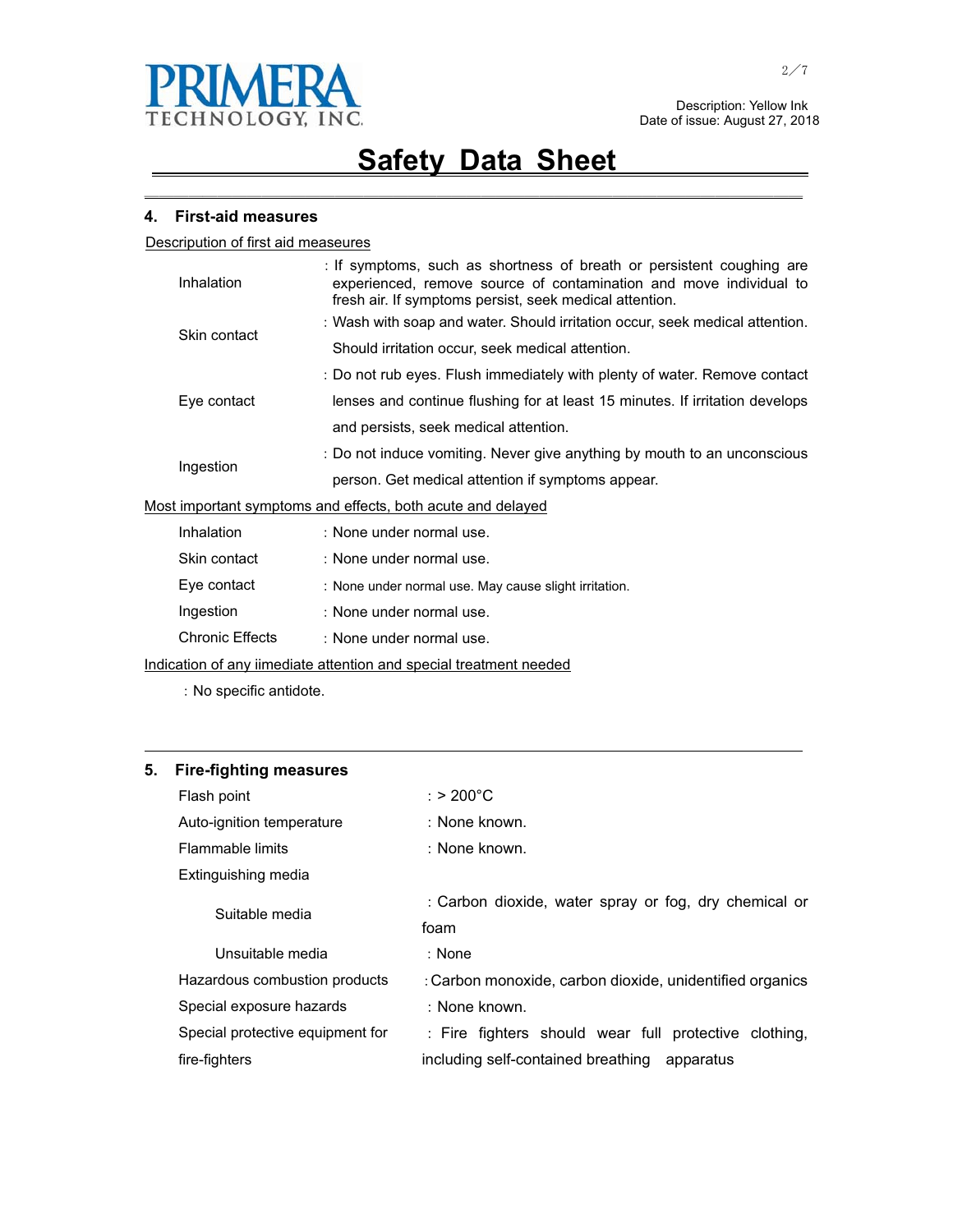

 Description: Yellow Ink Date of issue: August 27, 2018

# **Safety Data Sheet**

<u> 1989 - Johann Stoff, amerikansk politiker (d. 1989)</u>

### **6. Accidental release measures**

|  | Personal precautionary    | : Wear latex, vinyl, or nitrile gloves to prevent staining of skin. |  |  |  |  |  |
|--|---------------------------|---------------------------------------------------------------------|--|--|--|--|--|
|  | Environmental precautions | : Unless specifically permitted for disposal, keep waste out of     |  |  |  |  |  |
|  |                           | sewers, watersheds, and waterways. Disposal is subject to           |  |  |  |  |  |
|  |                           | national, state, regional, or provincial regulations                |  |  |  |  |  |
|  | Procedure for cleaning/   | : Small spill : Absorb small spills with cloth or paper towels or   |  |  |  |  |  |
|  | Absorption                | other suitable material. Product waste and emptied containers       |  |  |  |  |  |
|  |                           | should be disposed of in accordance with local waste                |  |  |  |  |  |
|  |                           | regulations. For large spills, dike spilled material or otherwise   |  |  |  |  |  |
|  |                           | contain material to ensure runoff does not reach a waterway.        |  |  |  |  |  |
|  |                           | Finish cleaning by spreading water on the contaminated              |  |  |  |  |  |
|  |                           | surface and dispose of according to local and regional              |  |  |  |  |  |
|  |                           | authority requirements.                                             |  |  |  |  |  |

## **7. Handling and storage**

| Handling |           |  | : Keep from freezing. |  |  |                                                         |
|----------|-----------|--|-----------------------|--|--|---------------------------------------------------------|
| Storage  |           |  |                       |  |  | : Store in a cool, dry place. Store away from oxidizing |
|          | material. |  |                       |  |  |                                                         |

<u> 1989 - Johann Stoff, amerikansk politiker (d. 1989)</u>

<u> 1989 - Johann Stoff, amerikansk politiker (d. 1989)</u>

#### **8. Exposure controls/personal protection**

|      | Engineering controls   | : Local exhaust ventilation as necessary to maintain exposures to |  |
|------|------------------------|-------------------------------------------------------------------|--|
|      |                        | within applicable limits.                                         |  |
|      | Respiratory protection | : Not required.                                                   |  |
|      | Gloves                 | : Latex, PVC, neoprene, or nitrile gloves are recommended to      |  |
|      |                        | prevent staining of skin.                                         |  |
|      | Skin protection        | : Not required.                                                   |  |
| Eyes |                        | : Safety glasses with side shields.                               |  |

 $\overline{\phantom{0}}$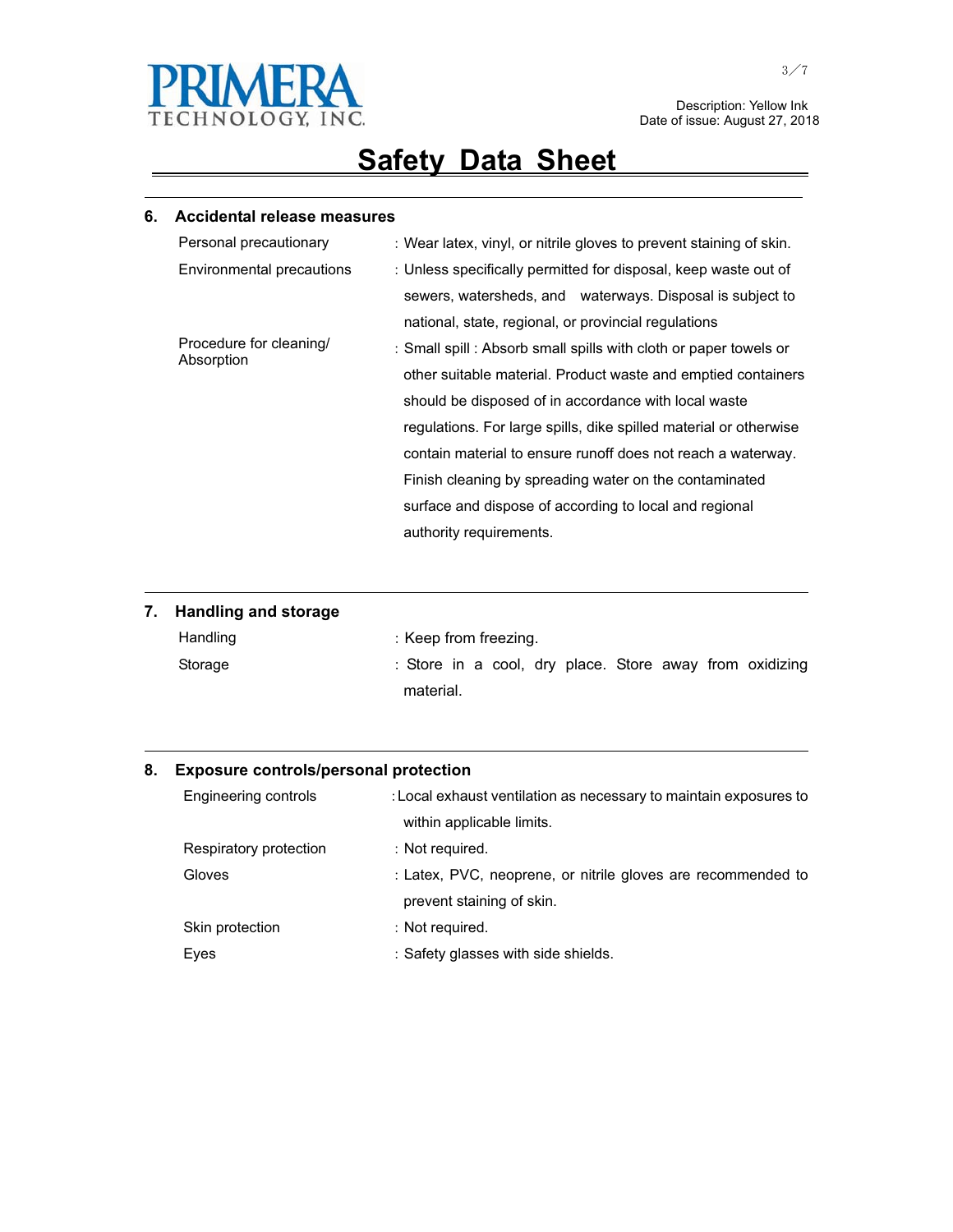

 Description: Yellow Ink Date of issue: August 27, 2018

# **Safety Data Sheet**

<u> 1989 - Johann Stoff, amerikansk politiker (d. 1989)</u>

### **9. Physical and chemical properties**

| Physical state               | : Liquid.           |
|------------------------------|---------------------|
| Color                        | : Yellow            |
| Odor                         | : Faint odor.       |
| Odor threhold                | No data available   |
| рH                           | : No data available |
| <b>Melting Point</b>         | : No data available |
| Freezing point               | : No data available |
| Initial boiling point        | No data available   |
| Boiling range                | No data available   |
| Flash point                  | : No data available |
| Evaporation rate             | No data available   |
| Flammability(solid/gas)      | : No data available |
| Upper/lower flammability     | No data available   |
| <b>Explosive limits</b>      | No data available   |
| Vapor pressure               | : No data available |
| Vapor density                | : No data available |
| <b>Specific Gravity</b>      | : Approximately 1.0 |
| Solubility                   | Miscible in water   |
| <b>Partition coefficient</b> | : No data available |
| Auto ignition temp           | : No data available |
| Viscosity                    | No data available   |
| Oxidizing properties         | : No data available |
|                              |                     |

### **10. Stability and reactivity**

| Reactivity                          | : None                                                    |
|-------------------------------------|-----------------------------------------------------------|
| Chemical stability                  | : Stable                                                  |
| Possibility of Hazardous            | : None                                                    |
| Reactions                           |                                                           |
| Conditions to avoid                 | : None known.                                             |
| Incompatible materials              | : None known                                              |
| Hazardous decomposition<br>products | : Carbon monoxide, carbon dioxide, unidentified organics. |
| Hazardous polymerization            | : Will not occur.                                         |
| Additional quidelines               | : None.                                                   |

<u> 1989 - Johann Stoff, amerikansk politiker (\* 1908)</u>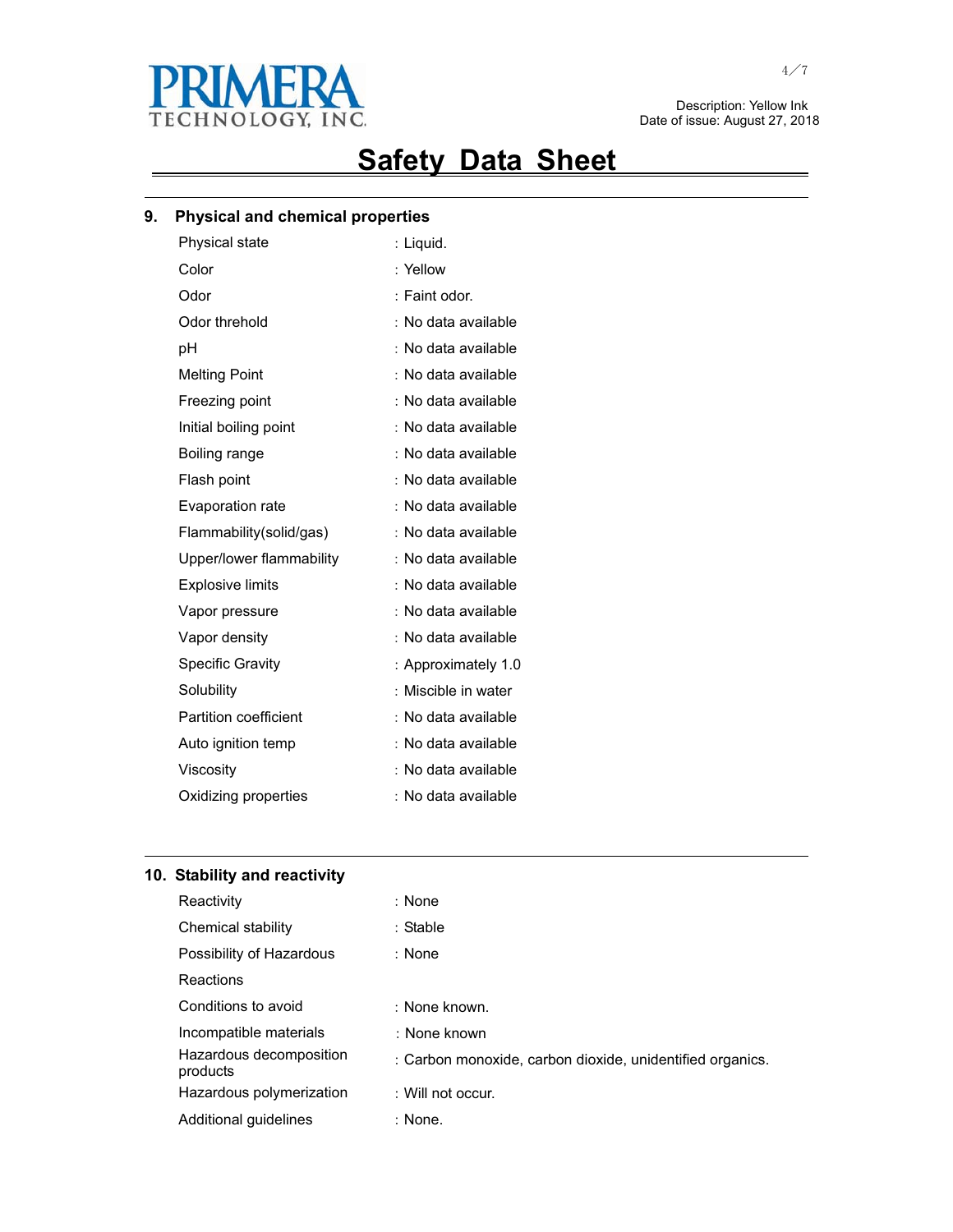

 Description: Yellow Ink Date of issue: August 27, 2018

## **Safety Data Sheet**

<u> 1989 - Johann Stoff, amerikansk politiker (d. 1989)</u>

#### **11. Toxicological information**

Information on toxicological effects

| Acute toxicity                                      | : No data available  |  |
|-----------------------------------------------------|----------------------|--|
| Skin corrosion/irritation                           | : No data available. |  |
| Serious eye damage/eye irritation                   | : No data available  |  |
| Sensitization                                       | : No data available  |  |
| Germ cell mutagenicity                              | : No data available  |  |
| Carcinogenicity                                     | : No data available  |  |
| Reproductive toxicity                               | : No data available  |  |
| Specific target organ toxicity -<br>single exposure | : No data available  |  |
| Specific target organ toxicity -                    | : No data available  |  |
| repeated exposure                                   |                      |  |
| Aspiration hazard                                   | : No data available  |  |
| Other information                                   | : No data available  |  |

| 12. Ecological information    |                                                               |  |  |  |
|-------------------------------|---------------------------------------------------------------|--|--|--|
| Ecotoxicity                   | : No data available                                           |  |  |  |
| Persistence and degradability | : No data available                                           |  |  |  |
| Bio accumulative potential    | : No data available                                           |  |  |  |
| Mobility in soil              | : No data available                                           |  |  |  |
| PBT and vPvB assessment       | : No data available                                           |  |  |  |
| Other information             | : Decomposition products may include the following materials: |  |  |  |
|                               | carbon oxides $(CO, CO2)$ . Some metallic oxides.             |  |  |  |

<u> 1989 - Johann Stoff, amerikansk politiker (d. 1989)</u>

and the control of the control of the control of the control of the control of the control of the control of the

#### **13. Disposal considerations**

Waste disposal **This product is not a listed hazardous waste in accordance with** Federal Regulation 40 CFR Part 261. If discarded in its purchased form, this product would not be a hazardous waste either by listing or by characteristic. However, under RCRA, it is the responsibility of the product user to determine at the time of disposal whether a material has been contaminated and should be classified as a hazardous waste. Disposal is subject to local, state and federal regulations.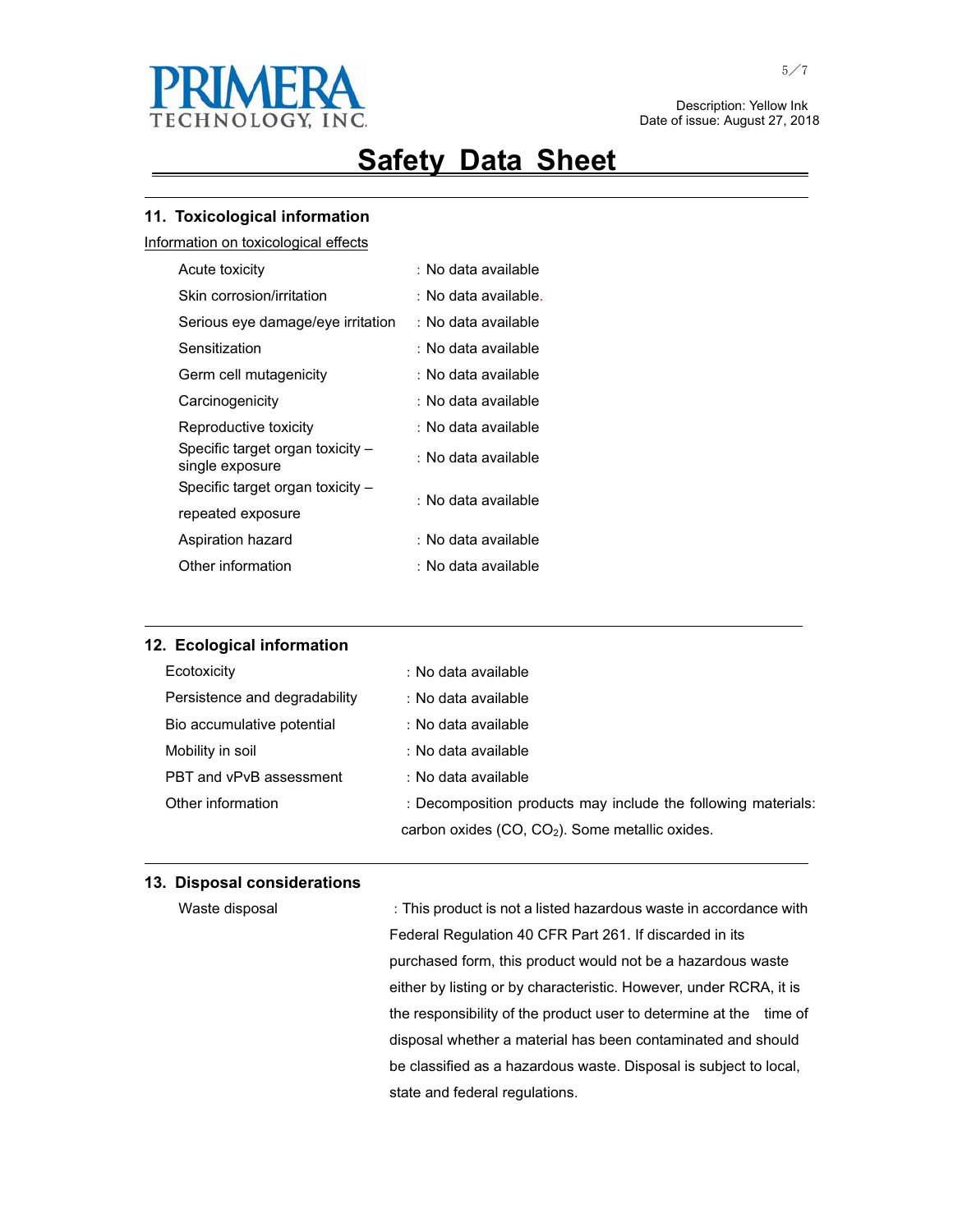

### **14. Transport information**

- UN number  $\qquad \qquad :$  Not applicable
	-
- 
- Proper shipping name  $\cdot$  Not applicable
- Transport hazard class : Not applicable
- Packing group  $\qquad \qquad :$  Not applicable
- Environmental hazards : Not applicable
- Special precautions  $\qquad \qquad :$  Not applicable
	- : Not applicable

MARPOL 73/78 and IBC code

Bulk transport Annex II of

<u> 1989 - Johann Stoff, amerikansk politiker (d. 1989)</u>

### **15. Regulatory information**

| TSCA (USA)                      | : All ingredients are listed on the Toxic Substances Control            |
|---------------------------------|-------------------------------------------------------------------------|
|                                 | Act (TSCA) inventory, have been registered, or are exempt.              |
| SARA / EPCRA (USA)              | : None of the ingredients in this product has a final                   |
|                                 | reportable quantity (RQ) under Emergency Planning                       |
|                                 | and Community Right-to Know Act (EPCRA)- Section                        |
|                                 | notification<br>302: Extremely Hazardous Substances (EHS) or            |
|                                 | requirements for EHS under Section 304.                                 |
| California Proposition 65       | : This product contains no known materials at levels which              |
|                                 | the State of California has found to cause cancer, birth                |
|                                 | defects or other reproductive harm – California Proposition 65.         |
| International regulations lists |                                                                         |
| PICCS (Philippines)             | : All ingredients are listed on the Philippines Inventory<br>(PICCS) or |
|                                 | are exempt.                                                             |